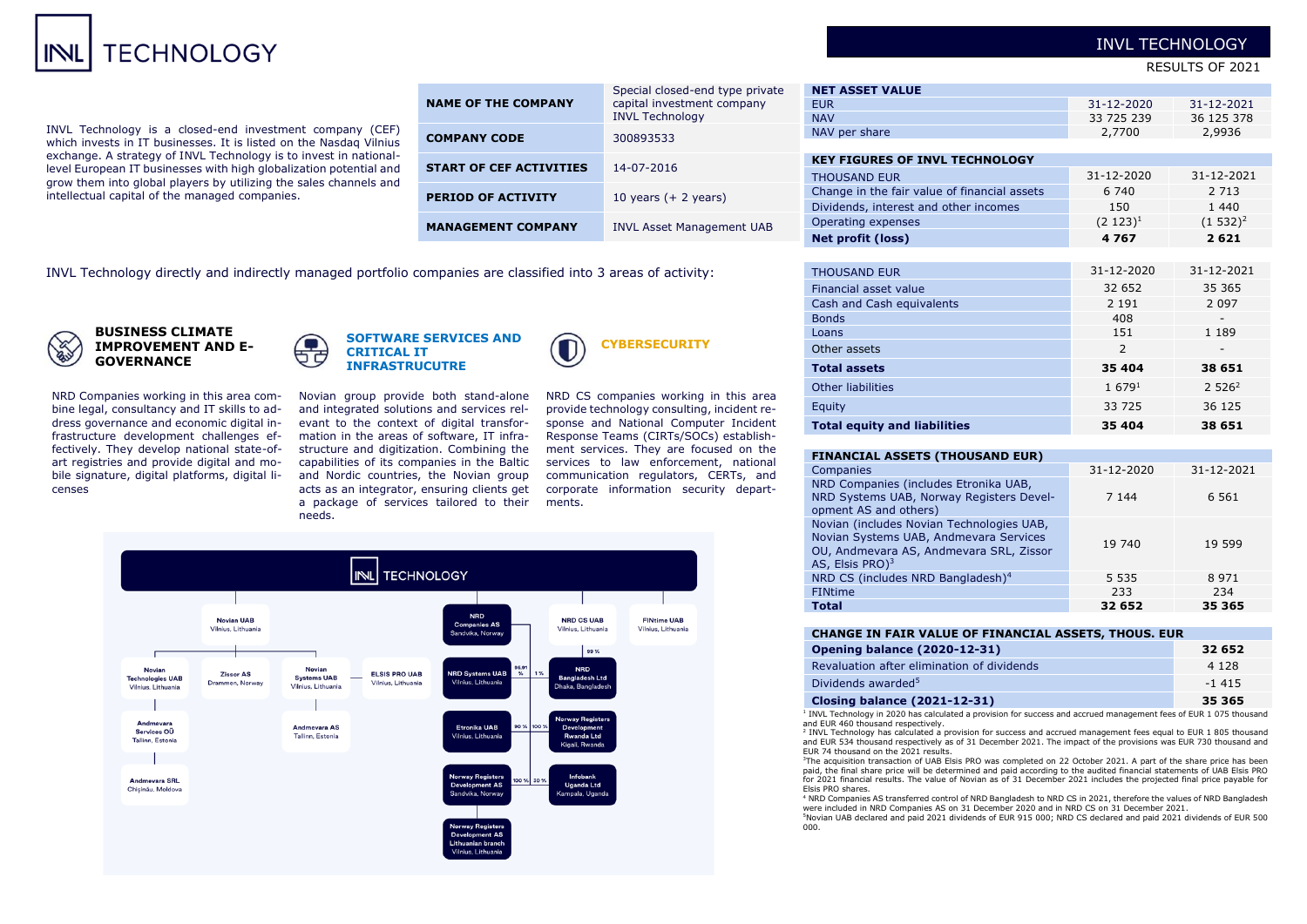**TECHNOLOGY** INL

RESULTS OF 2021

# **THE RESULTS OF INVL TECHNOLOGY PORTFOLIO COMPANIES OF 2021**

**NRD Companies** is a global information technology and consulting group of companies specialized in governance and economic digital infrastructure development.

#### **KEY PROFIT (LOSS) ITEMS, THOUSAND EUR**

|                          | <b>NRD Companies</b> <sup>6</sup> |         |                           |         |                                 |         |                       |      |  |  |
|--------------------------|-----------------------------------|---------|---------------------------|---------|---------------------------------|---------|-----------------------|------|--|--|
|                          |                                   |         | <b>NRD AS<sup>7</sup></b> |         | <b>NRD Systems</b> <sup>7</sup> |         | Etronika <sup>7</sup> |      |  |  |
|                          | 2020                              | 2021    | 2020                      | 2021    | 2020                            | 2021    | 2020                  | 2021 |  |  |
| Revenue                  | 6989                              | 6 3 4 7 | 4 2 4 7                   | 3 4 7 7 | 2 4 3 0                         | 2 5 9 7 | 1926                  | 1934 |  |  |
| Gross profit             | 2 6 0 3                           | 2 5 9 0 | 1 2 1 6                   | 1 2 6 2 | 906                             | 774     | 618                   | 775  |  |  |
| <b>EBITDA</b>            | 602                               | 368     | 144                       | 78      | 342                             | 113     | 131                   | 196  |  |  |
| <b>EBIT</b>              | 324                               | 104     | 136                       | 71      | 235                             | 9       | 6                     | 78   |  |  |
| <b>Net profit (loss)</b> | 152                               | 40      | 68                        | 55      | 152                             | (25)    | (26)                  | 75   |  |  |

#### **KEY BALANCE SHEET ITEMS, THOUSAND EUR**

|                                     | <b>NRD Companies</b> <sup>6</sup> |         |                          |                           |              |                                 |                       |         |  |  |  |
|-------------------------------------|-----------------------------------|---------|--------------------------|---------------------------|--------------|---------------------------------|-----------------------|---------|--|--|--|
|                                     |                                   |         |                          | <b>NRD AS<sup>7</sup></b> |              | <b>NRD Systems</b> <sup>7</sup> | Etronika <sup>7</sup> |         |  |  |  |
|                                     | 2020                              | 2021    | 2020                     | 2021                      | 2020         | 2021                            | 2020                  | 2021    |  |  |  |
| Tangible assets                     | 259                               | 233     | 9                        | $\overline{4}$            | 142          | 164                             | 106                   | 66      |  |  |  |
| Intangible assets                   | 220                               | 85      | 14                       | 14                        | $\mathbf{1}$ | $\overline{\phantom{a}}$        | 171                   | 70      |  |  |  |
| Other non-current assets            | 343                               | 503     | 307                      | 470                       | 14           | 16                              | 23                    | 18      |  |  |  |
| <b>Current assets</b>               | 6 2 9 3                           | 6 2 7 4 | 4 107                    | 3 9 1 1                   | 2 0 7 5      | 2 3 5 7                         | 1 1 7 5               | 1 3 2 6 |  |  |  |
| of which cash                       | 927                               | 1 3 5 9 | 67                       | 30                        | 534          | 788                             | 218                   | 515     |  |  |  |
| <b>Total assets</b>                 | 7 1 1 5                           | 7095    | 4 4 3 7                  | 4 3 9 9                   | 2 2 3 2      | 2537                            | 1475                  | 1480    |  |  |  |
| Equity                              | 1 6 3 5                           | 1 704   | 701                      | 796                       | 369          | 344                             | 602                   | 677     |  |  |  |
| Non-current liabilities             | 558                               | 257     | $\overline{\phantom{a}}$ | $\overline{\phantom{a}}$  | 215          | 177                             | 338                   | 80      |  |  |  |
| Of which financial debt             | 277                               | 190     | $\overline{\phantom{a}}$ | $\overline{\phantom{a}}$  | 215          | 177                             | 62                    | 14      |  |  |  |
| <b>Current liabilities</b>          | 4 9 2 2                           | 5 1 3 4 | 3736                     | 3 603                     | 1 6 4 8      | 2 0 1 6                         | 535                   | 723     |  |  |  |
| of which financial debt             | 782                               | 546     | 490                      | $\overline{\phantom{a}}$  | 244          | 494                             | 48                    | 52      |  |  |  |
| <b>Total liabilities and equity</b> | 7 1 1 5                           | 7095    | 4 4 3 7                  | 4 3 9 9                   | 2 2 3 2      | 2537                            | 1475                  | 1480    |  |  |  |

<sup>6</sup>Unaudited consolidated results of NRD Companies are presented, which includes the results of the companies submitted and the results of NRD Rwanda and NRD Bangladesh (before the transfer of control).<br><sup>7</sup>The results of E

#### **NRD COMPANIES GROUP REVENUE BY COUNTRY**





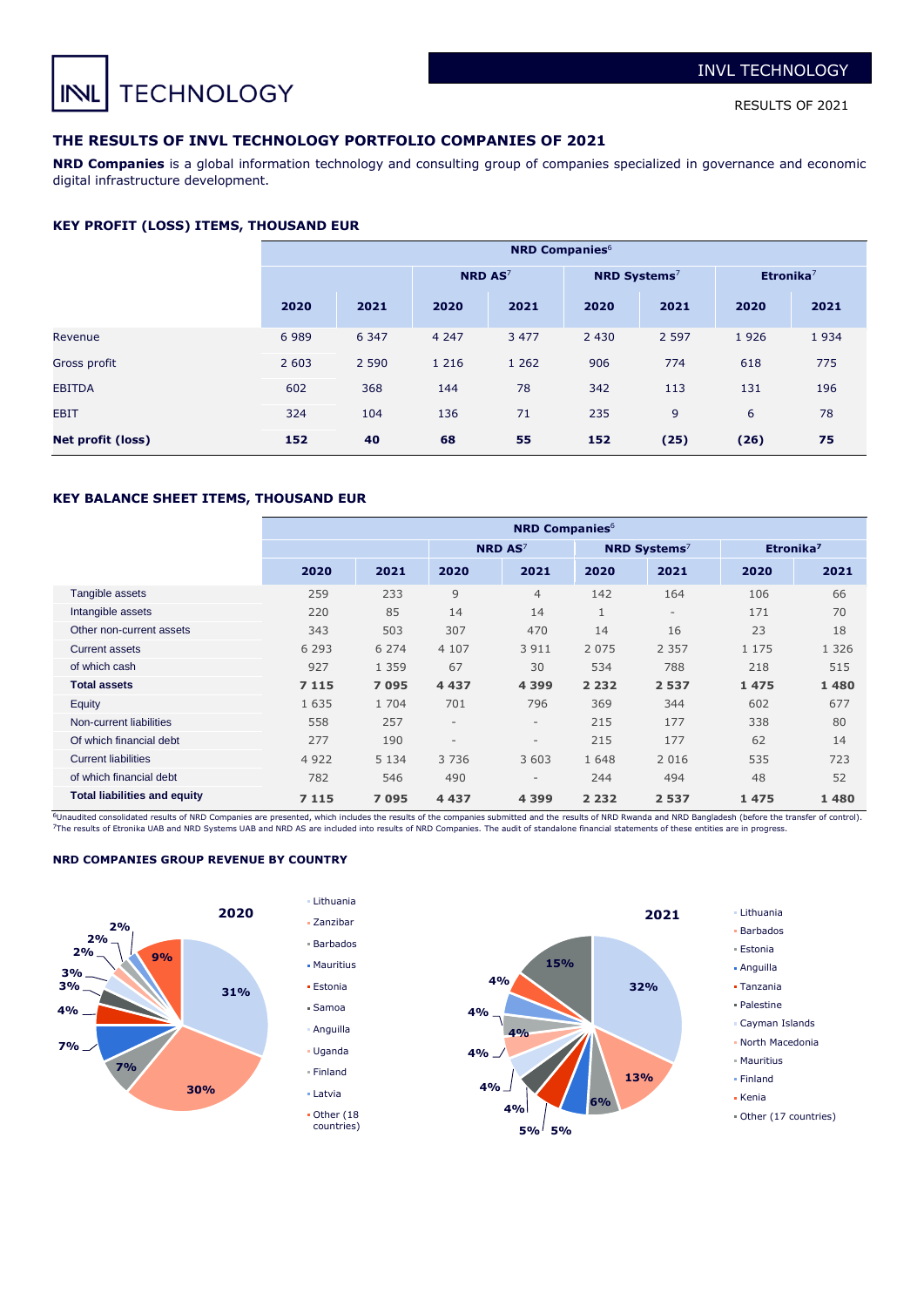

**NOVIAN** - The Novian group's companies work in software services, IT infrastructure, and digitization, offering services and solutions for developing organization's digital advantage. Novian's main areas of focus are digital transformation services, data empowerment, and artificial intelligence and robotics solutions.

### **KEY PROFIT (LOSS) ITEMS, THOUSAND EUR**

|                             |         | Novian <sup>8</sup> |                     |                                      |                                                                   |      |     |                                     |                                                    |       |                  |         |               |      |
|-----------------------------|---------|---------------------|---------------------|--------------------------------------|-------------------------------------------------------------------|------|-----|-------------------------------------|----------------------------------------------------|-------|------------------|---------|---------------|------|
|                             |         |                     | <b>Technologies</b> |                                      |                                                                   |      |     |                                     | <b>Media monito-</b><br>ring and digiti-<br>zation |       |                  |         |               |      |
|                             |         |                     |                     | <b>Novian</b><br><b>Technologies</b> | Andmevara<br>Services OU/<br><b>Andmevara</b><br>SRL <sup>9</sup> |      |     | <b>Novian</b><br>$S$ ystems $^{10}$ | Andmevara AS                                       |       | <b>Elsis PRO</b> |         | <b>Zissor</b> |      |
|                             | 2020    | 2021                | 2020                | 2021                                 | 2020                                                              | 2021 |     | 2020 2021                           | 2020                                               | 2021  | 2020             | 2021    | 2020          | 2021 |
| Revenue                     | 24 113  | 25 859              | 18 223              | 16 523                               | 651                                                               | 979  |     | 3 7 3 9 3 9 7 1                     | 789                                                | 508   | 2 6 3 2          | 2 9 9 2 | 711           | 886  |
| Gross profit                | 5 7 3 7 | 6 4 7 9             | 2 8 5 0             | 2 6 7 9                              | 651                                                               | 876  |     | 1 394 1 0 76                        | 190                                                | 234   | 865              | 907     | 652           | 708  |
| <b>EBITDA</b>               | 1788    | 1 6 4 1             | 1 6 2 8             | 1 2 6 7                              | 65                                                                | 157  | 394 | 291                                 | (256)                                              | (81)  | 274              | 298     | 108           | 105  |
| <b>EBIT</b>                 | 996     | 834                 | 1 0 6 5             | 875                                  | 49                                                                | 147  | 264 | 148                                 | (318)                                              | (142) | 76               | 100     | 88            | 103  |
| Net profit<br>$(logs)^{11}$ | 596     | 476                 | 774                 | 593                                  | 30                                                                | 117  | 225 | 145                                 | (374)                                              | (219) | 1                | 86      | 68            | 102  |

# **KEY BALANCE SHEET ITEMS, THOUSAND EUR**

|                                            | Novian $8$ |               |                     |                                      |                          |                                                                          |     |                                        |                                                    |                          |              |                  |               |                          |
|--------------------------------------------|------------|---------------|---------------------|--------------------------------------|--------------------------|--------------------------------------------------------------------------|-----|----------------------------------------|----------------------------------------------------|--------------------------|--------------|------------------|---------------|--------------------------|
|                                            |            |               | <b>Technologies</b> |                                      |                          |                                                                          |     |                                        | <b>Media monito-</b><br>ring and digiti-<br>zation |                          |              |                  |               |                          |
|                                            |            |               |                     | <b>Novian</b><br><b>Technologies</b> |                          | <b>Andmevara</b><br>Services OU/<br><b>Andmevara</b><br>SRL <sup>9</sup> |     | <b>Novian</b><br>Systems <sup>10</sup> | <b>Andmevara AS</b>                                |                          |              | <b>Elsis PRO</b> | <b>Zissor</b> |                          |
|                                            | 2020       | 2021          | 2020                | 2021                                 | 2020                     | 2021                                                                     |     | 2020 2021                              | 2020                                               | 2021                     | 2020         | 2021             | 2020          | 2021                     |
| Tangible assets                            | 1 0 0 6    | 1419          | 611                 | 1 1 2 4                              | 19                       | 28                                                                       | 233 | 146                                    | 138                                                | 78                       | 34           | 28               | 3             | 12                       |
| Intangible assets                          | 1 9 6 9    | 2 3 6 8       | 62                  | 48                                   | 3                        | 4                                                                        |     | 1902 1882                              | $\mathbf{1}$                                       | $\overline{\phantom{a}}$ | 609          | 434              |               | $\overline{\phantom{a}}$ |
| Other non-current<br>assts                 | 711        | 1 5 9 0       | 512                 | 234                                  | $\overline{\phantom{a}}$ | $\overline{\phantom{a}}$                                                 |     | 151 1242                               | $\overline{\phantom{a}}$                           | $\sim$                   | 18           | 33               | 104           | 110                      |
| <b>Current assets</b>                      | 9820       | 9 5 2 4       | 7 0 2 1             | 5 6 6 7                              | 134                      | 295                                                                      |     | 2 491 2 814                            | 248                                                | 95                       | 1 1 2 1      | 1 089            | 426           | 397                      |
| Of which cash                              | 2 3 4 4    | 2 643         | 1 3 2 3             | 1 4 4 0                              | 37                       | 111                                                                      | 496 | 424                                    | 21                                                 | 36                       | $\mathbf{1}$ | 357              | 274           | 259                      |
| <b>Total assets</b>                        | 13 506     | 14 9 0 1      | 8 2 0 6             | 7073                                 | 156                      | 327                                                                      |     | 47776084                               | 387                                                |                          | 173 1 782    | 1584             | 533           | 519                      |
| Equity                                     | 5836       | 4 5 2 4       | 3 3 6 5             | 2 4 5 6                              | (19)                     | 104                                                                      |     | 2 892 3 0 37                           | 592)                                               | (811)                    | 246          | 332              | 365           | 391                      |
| Non-current liabil-<br>ities               | 751        | 3 3 5 3       | 175                 | 279                                  | $\overline{\phantom{a}}$ | $\overline{\phantom{0}}$                                                 | 450 | 1 3 8 9                                | 86                                                 | 27                       | 200          | 483              | 40            |                          |
| Of which financial<br>debt                 | 360        | 2 6 2 2       | 147                 | 262                                  | $\overline{\phantom{a}}$ | $\overline{\phantom{a}}$                                                 | 87  | 1 1 5 8                                | 86                                                 | 27                       |              |                  | 40            | ٠                        |
| <b>Current liabilities</b>                 | 6919       | 7 0 2 4       | 4 6 6 6             | 4 3 3 8                              | 175                      | 223                                                                      |     | 1 435 1 658                            | 893                                                | 957                      | 1 3 3 6      | 769              | 128           | 128                      |
| Of which financial<br>debt                 | 1 0 4 2    | 1 0 6 5       | 209                 | 420                                  | 50                       | 50                                                                       | 495 | 829                                    | 729                                                | 876                      |              |                  |               | $\overline{\phantom{a}}$ |
| <b>Total liabilities</b><br>and equity $1$ |            | 13 506 14 901 | 8 2 0 6             | 7073                                 | 156                      | 327                                                                      |     | 47776084                               | 387                                                | 173                      | 1782         | 1 5 8 4          | 533           | 519                      |

<sup>8</sup>Unaudited aggregated operating results of the Novian Group are presented, which include the results of the presented companies and the results of UAB Novian. UAB Elsis<br>Pro was acquired in 2021, therefore the results of balance sheet items. The audit of standalone financial statements of Novian Technologies UAB, Novian Systems UAB, Elsis Pro UAB and Zissor AS are in progress.

9Includes results of Andmevara OU and Andmevara SRL.<br><sup>10</sup> Acena, UAB was merged into Novian systems UAB on 31 December 2020. Aggregated merged information of these two companies are shown.<br><sup>11</sup> Adjusted net profit is repre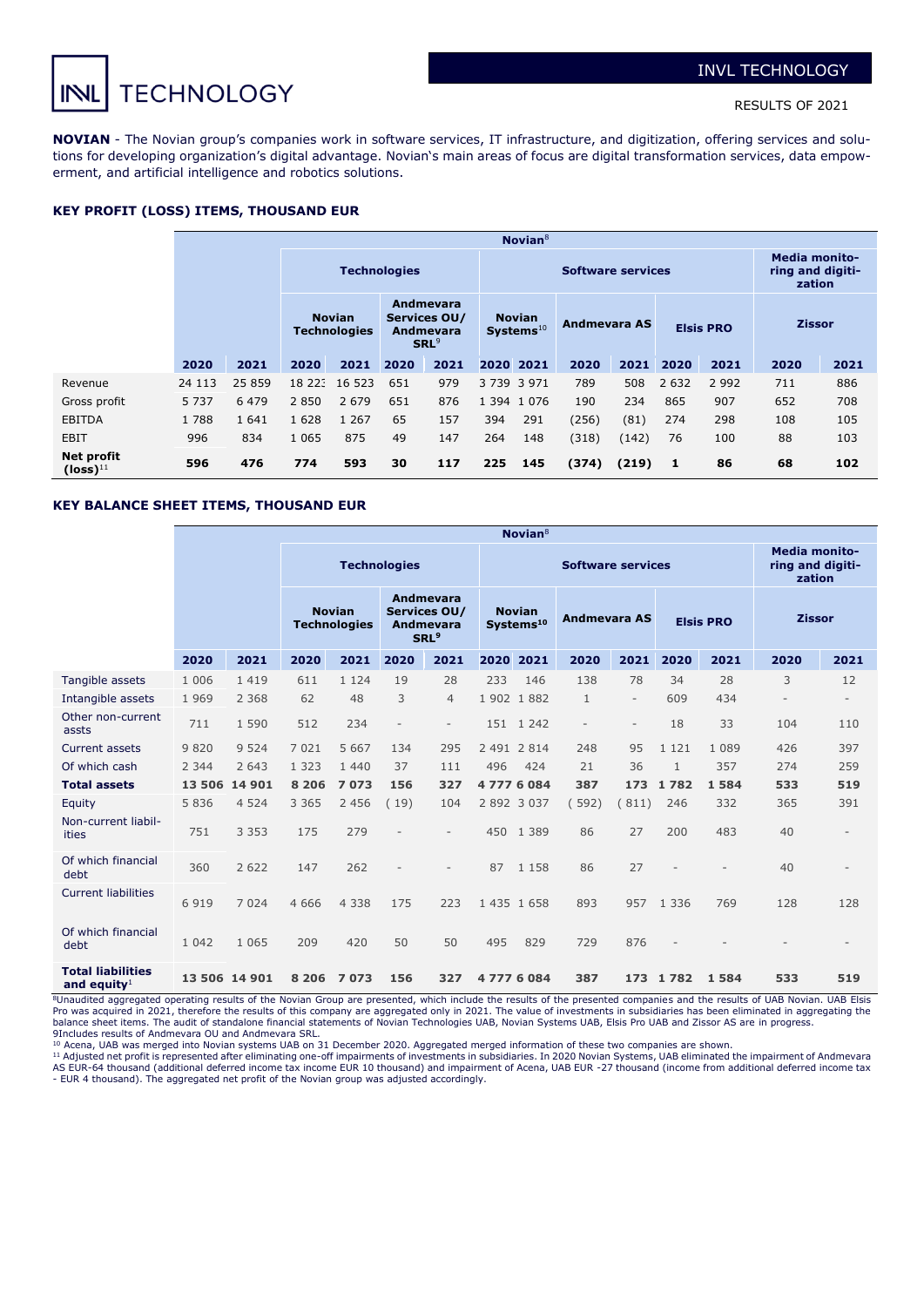# **TECHNOLOGY** INL

RESULTS OF 2021

# **NOVIAN GROUP REVENUE BY COUNTRY**